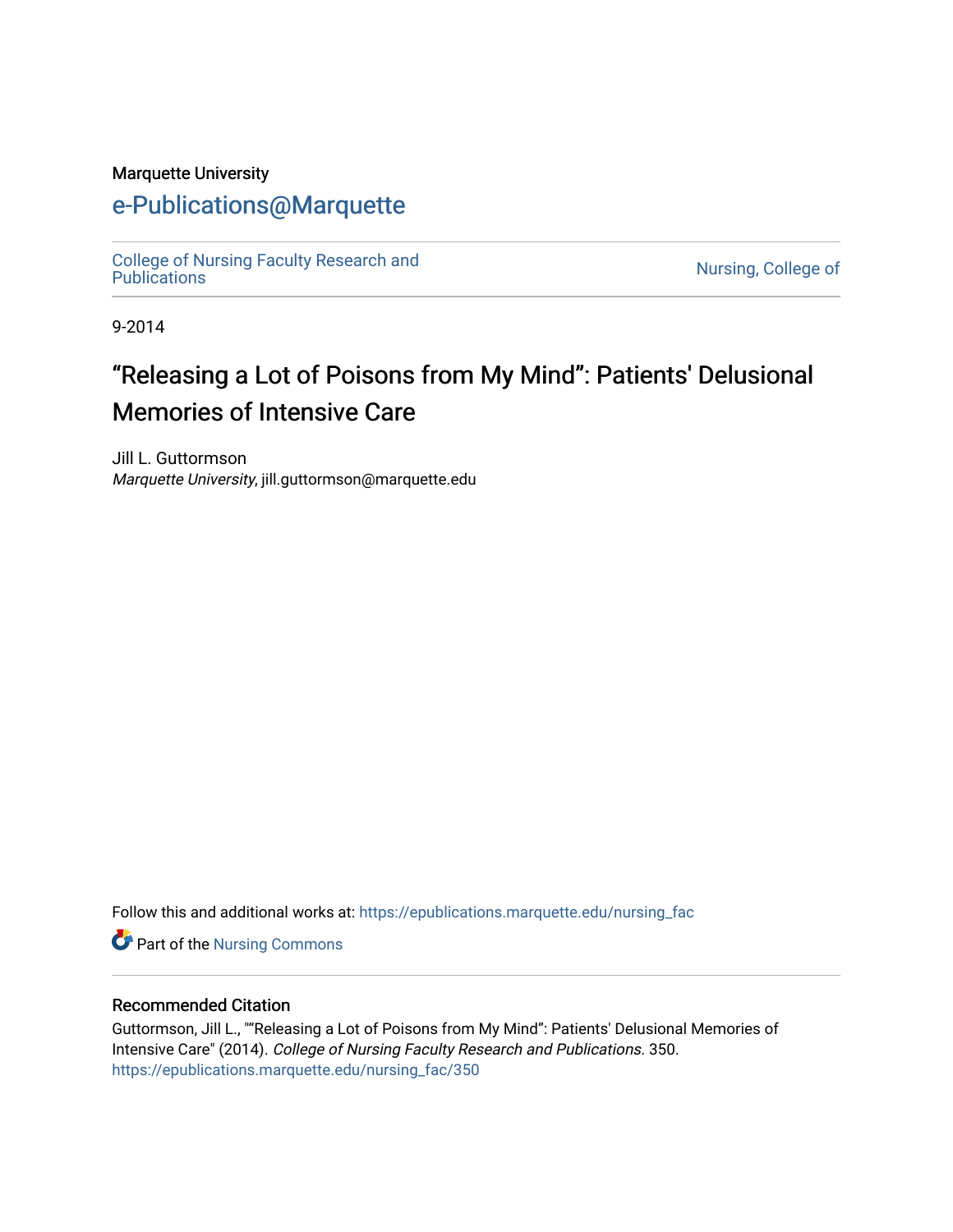**Marquette University**

# **e-Publications@Marquette**

# *Nursing Faculty Research and Publications/College of Nursing*

*This paper is NOT THE PUBLISHED VERSION;* **but the author's final, peer-reviewed manuscript.** The published version may be accessed by following the link in the citation below.

*Heart & Lung*, Vol. 43, No. 5 (September-October 2014): 427-431. [DOI.](https://doi.org/10.1016/j.hrtlng.2014.04.007) This article is © Elsevier and permission has been granted for this version to appear in [e-Publications@Marquette.](http://epublications.marquette.edu/) Elsevier does not grant permission for this article to be further copied/distributed or hosted elsewhere without the express permission from Elsevier.

# "Releasing A Lot of Poisons from My Mind": Patients' Delusional Memories of Intensive **Care**

#### Jill L. Guttormson

Marquette University College of Nursing, Milwaukee, WI

### Abstract

**Objectives** 

To describe intensive care unit (ICU) patients' delusional memories and interpretations of those memories.

Background Delusional memories of the ICU are distressing for patients and may impact psychological recovery.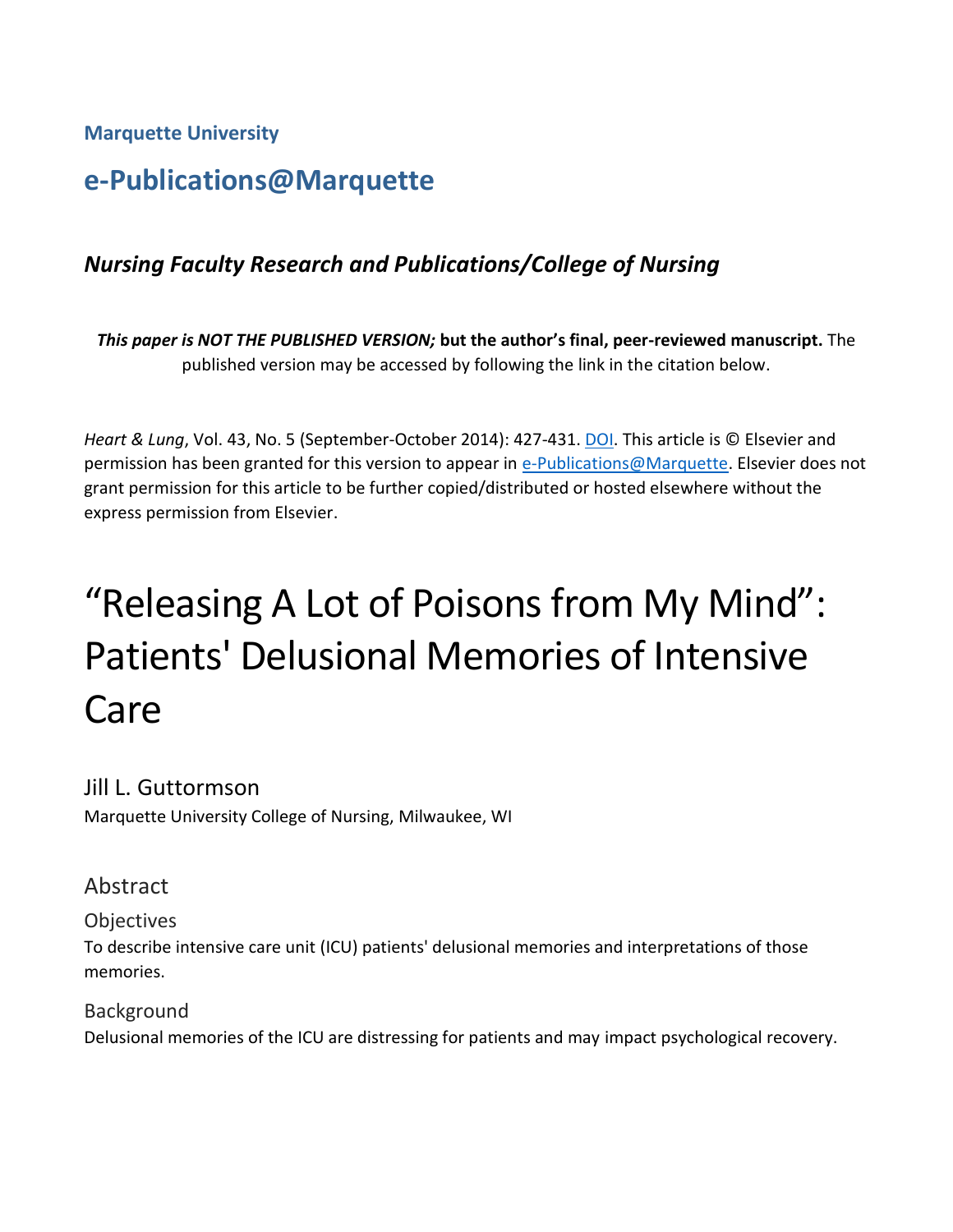#### **Methods**

This is a secondary analysis from a study of mechanically ventilated patients' recall in relation to sedation. Subjects, recruited from one medical-surgical ICU, participated in structured interviews after extubation.

#### Results

Subjects (*n* = 35) with a mean age of 66 (SD 12.9) and on the ventilator a median of 4.5 days provided detailed descriptions of delusional memories of being shackled, caged, strangled, or being in a foreign country. Delusions were very real and frightening in the moment. Subjects had difficulty connecting to reality to allow processing of the delusions.

#### **Conclusions**

Patients' delusional memories of ICU share common distressing themes. Assisting patients' to connect to real ICU events and process delusional memories may help with psychological recovery after critical illness.

Keywords Intensive care, Critical illness, Delusions, Memory, Hallucinations

## Abbreviations

ICU intensive care unit

MAAS Motor Activity Assessment Scale

PTSD post-traumatic stress disorder

# Introduction

Delusional or unreal memories of the intensive care unit (ICU) are common, occurring for 26–75% of patients after critical illness.1, 2, 3 Patients report hallucinations,4, 5, 6, 7 nightmares,4, 6, 7 and disorientation.8, 9 Delusional memories of hallucinations and nightmares are some of the most troubling for patients. Indeed, of patients recalling nightmares in ICU, 85–88% were bothered moderately to extremely by them10, 11 and hallucinations were recalled as a source of discomfort by 32% of patients.<sup>12</sup>

Delusional memories of ICU are associated with an increased incidence of post-traumatic stress disorder (PTSD) symptoms, 2, 13, 14 anxiety,  $15$  and depression.  $15$  It has been proposed that the presence of factual memories may have some protective effect against the development of PTSD,<sup>2</sup> however this has not been consistent across other studies. In a study by Myhren et al<sup>16</sup> memories of pain and factual recall were independent predictors of PTSD symptoms. While memory of traumatic events—a mixture of real and delusional memories including respiratory distress, anxiety/panic, pain, and nightmares—have also been linked to increased PTSD.<sup>17</sup> The presence of delusional memories may suggest ICU delirium however, a systematic review found no relationship between delirium and PTSD.18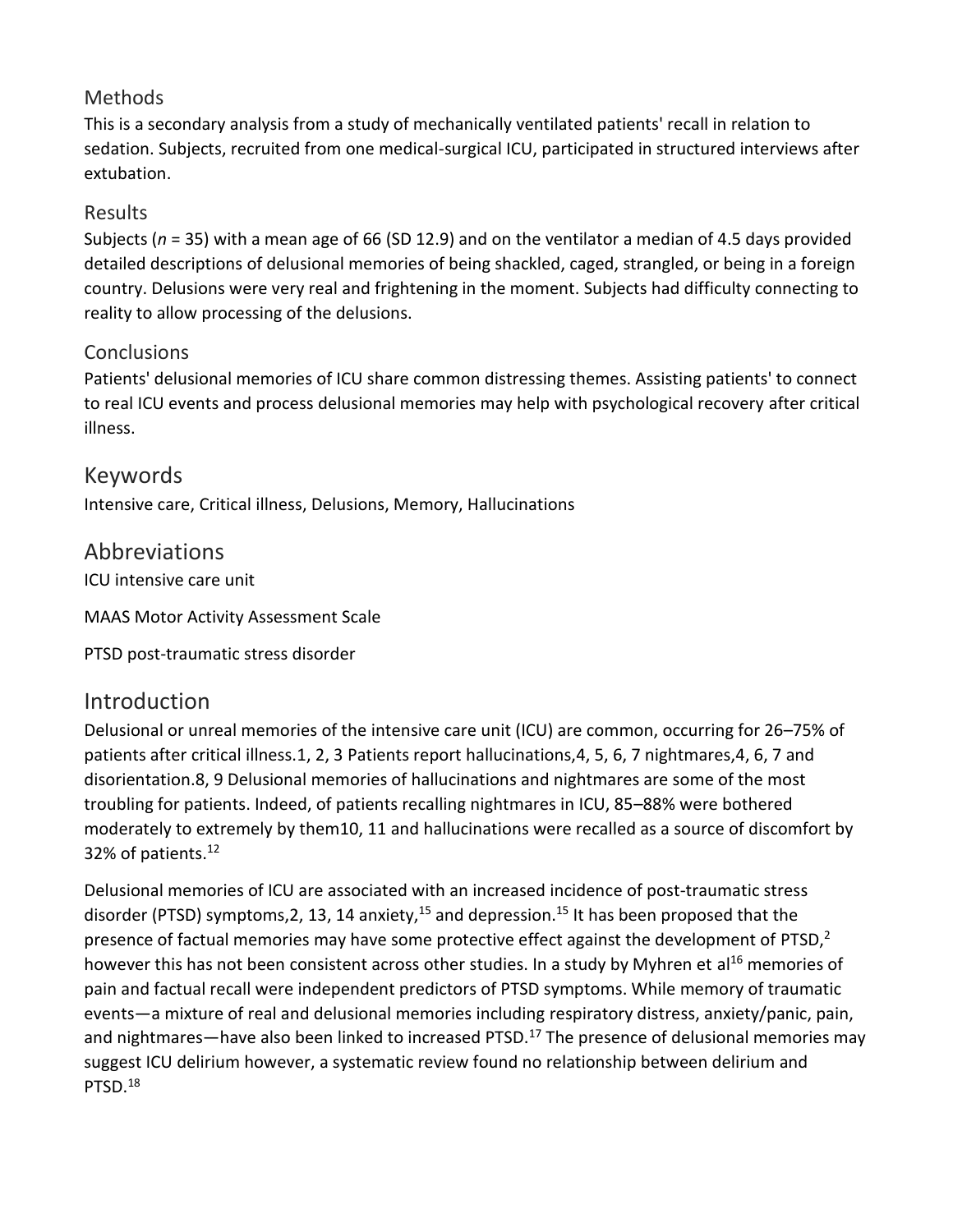Delusional memories—nightmares, hallucinations, or dreams<sup>19</sup>—are common and may contribute to psychological morbidity after critical illness. The purpose of this study is to describe patients' delusional memories of ICU and patients' interpretations of those memories.

# **Methods**

This descriptive study is a secondary analysis of data from a study of the relationship between sedation and the mechanically ventilated patients' recall of the ICU.<sup>20</sup> Although not one of the primary aims of the overall study, delusional memories were some of the most frequent and detailed descriptions provided during interviews and therefore emerged as a part of the ICU experience that is of importance to patients.

#### Setting and participants

A convenience sample of patients was enrolled over 18 months from a 24-bed medical-surgical ICU in a suburban community hospital in the Midwest United States. The unit was staffed 24/7 by university affiliated intensivists. Patient to registered nurse staffing ratios were 2:1 or 1:1. The unit utilized the Motor Activity Assessment Scale (MAAS)<sup>21</sup> however, no formal delirium assessment was in place on the unit at the time of data collection (2009–2010). Patients were eligible for the study if they were greater than 18 years old, spoke English, had an anticipated duration of mechanical ventilation greater than 24 h, and had no documented mental incompetence. Patients on a ventilator in a long-term care unit or at home prior to ICU admission were not eligible.

#### Ethical considerations

All aspects of this study were approved by the principal investigator's University Institutional Review Board (IRB) which serves as the IRB for the primary study site and by the IRB for the acute care rehabilitation hospital where some post-ICU interviews were also conducted. If the initial study consent was obtained from a patient's proxy, the informed consent process was repeated with patients prior to the post-ICU interview.

### Data collection

Structured interviews, conducted with subjects after extubation and transfer from ICU, included the Intensive Care Experience Questionnaire (ICEQ),  $^{22}$  the Intensive Care Unit Memory Tool (ICUM),  $^{23}$  and follow-up questions related to patient comments during instrument completion. Interviews were conducted after ICU discharge either on the hospital ward or on a long term ventilator unit in a rehabilitation hospital. All interviews were recorded and transcribed. Sedative and analgesic medication received, level of arousal, and restraint use was abstracted from the medical record.

#### Measures

#### *ICEQ*

The ICEQ provides a global evaluation of the subject's experience and consists of 24 items in four domains: awareness of surroundings, frequency of frightening experiences, recall of experience, and satisfaction with care. Items are closed questions with a 5-point Likert response indicating level of agreement (strongly disagree to strongly agree) or measuring frequency of an event (never to all of the time).<sup>24</sup> All items are scored on a 1 to 5 point scale.<sup>22</sup> Two individual ICEQ items were included in this analysis: frequency of seeing strange things and frequency of having bad dreams.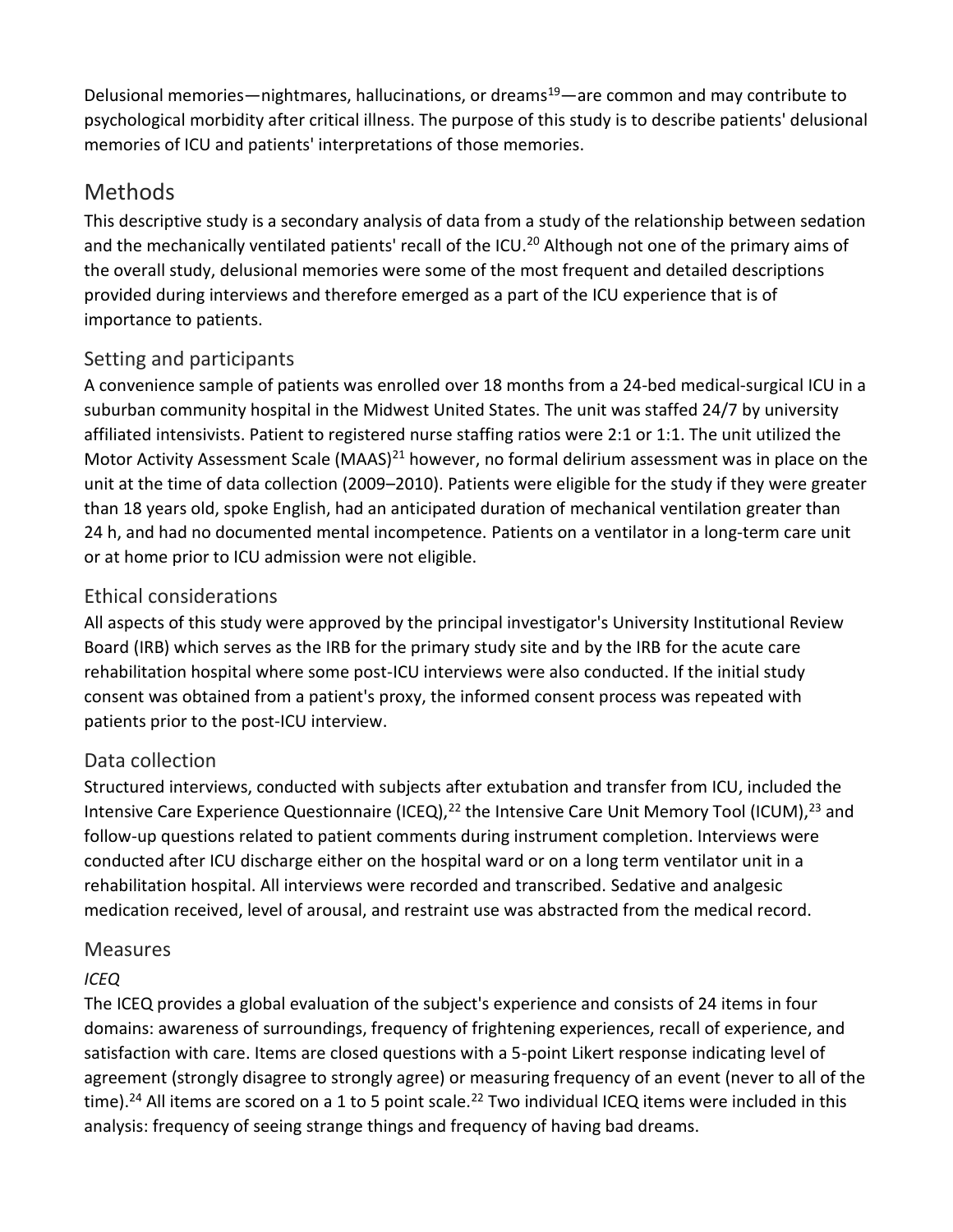#### *ICUM*

The ICUM asks patients to indicate yes or no to a twenty item checklist that includes factual memories, memories of feelings, and delusional memories. Items are scored as 0 (not remembered) or 1 (remembered).2, 23 The delusional memories subscale was used for this analysis. Items include: recall of hallucinations, nightmares, dreams, and patients' memories of someone trying to hurt them.

#### *Data analysis*

Quantitative data were analyzed with SPSS version 19. Descriptive statistics were used to summarize sample characteristics and ICEQ and ICUM item responses.

Interview transcripts were analyzed using a qualitative content analysis: the interpretation of data through systematic identification of patterns or themes.<sup>25</sup> Analysis began with repeated reading of the transcripts.25, 26 Transcripts were then open coded using words, phrases, or sections of text to capture meaningful units or themes related to delusional memories.25, 27 The themes were then grouped or collapsed into categories based on commonalities.<sup>25</sup> Validity was enhanced by the immersion of the author into the data, with repeated readings of transcripts during all phases of analysis.

#### Results

Sixty-nine subjects were enrolled into the study of whom 35 (50.7%) completed a post-ICU interview. Reasons interviews were not completed included transfer to another facility directly from ICU (32.4%), post-ICU confusion (29.4%), deceased in ICU (26.5%), hospital discharge prior to interview (5.9%), and ICU-acquired weakness with patient unable to physically sign consent form (2.9%). One subject declined to participate in the interview stating that they had "too much going on."

Subjects completing interviews and included in this analysis (*N* = 35) had a mean age of 66 years (S.D. 12.9) and were 51.4% female. Subjects were on the ventilator a median of 4.5 days (range 2–26) and in the ICU a median of 7.4 days (range 2–34). Admission diagnoses were primarily pulmonary (57.1%) and medical-cardiac (22.9%) followed by sepsis/severe infection (8.6%), cardiac-surgical (5.7%), non-cardiac surgical (2.9%), and neuromuscular (2.9%). Although not routinely assessed on the unit, none of the patients included in this analysis had a documented diagnosis of delirium in their medical record. Individuals able to complete the post-ICU interview spent less time on the ventilator and in the ICU and were more frequently admitted to ICU with a pulmonary diagnosis and less frequently admitted with sepsis/severe infection or shock. Characteristics of the study sample and comparison of those completing interviews to those unable to complete interviews are presented in Table 1. Sedative and analgesic medications received, level of arousal, and restraint use for interviewed subjects is summarized in Table 2.

|                        | Total       | Interviewed  | <b>Not</b>  | <b>Test</b>       |       |
|------------------------|-------------|--------------|-------------|-------------------|-------|
|                        |             |              | interviewed | statistic         | value |
| Age [mean (SD)]        | 66.0 (12.7) | 66.0 (12.9)  | 66.1 (12.6) | .010 <sup>a</sup> | .992  |
| Female $[n (%)]$       | 39(59.5)    | 18 (51.4%)   | 21 (61.8%)  | .750 <sup>b</sup> | .387  |
| APACHE III [mean (SD)] | 74.7 (26.0) | 72.03 (23.8) | 77.4 (28.2) | .857a             | .395  |

Table 1. Characteristics of study sample.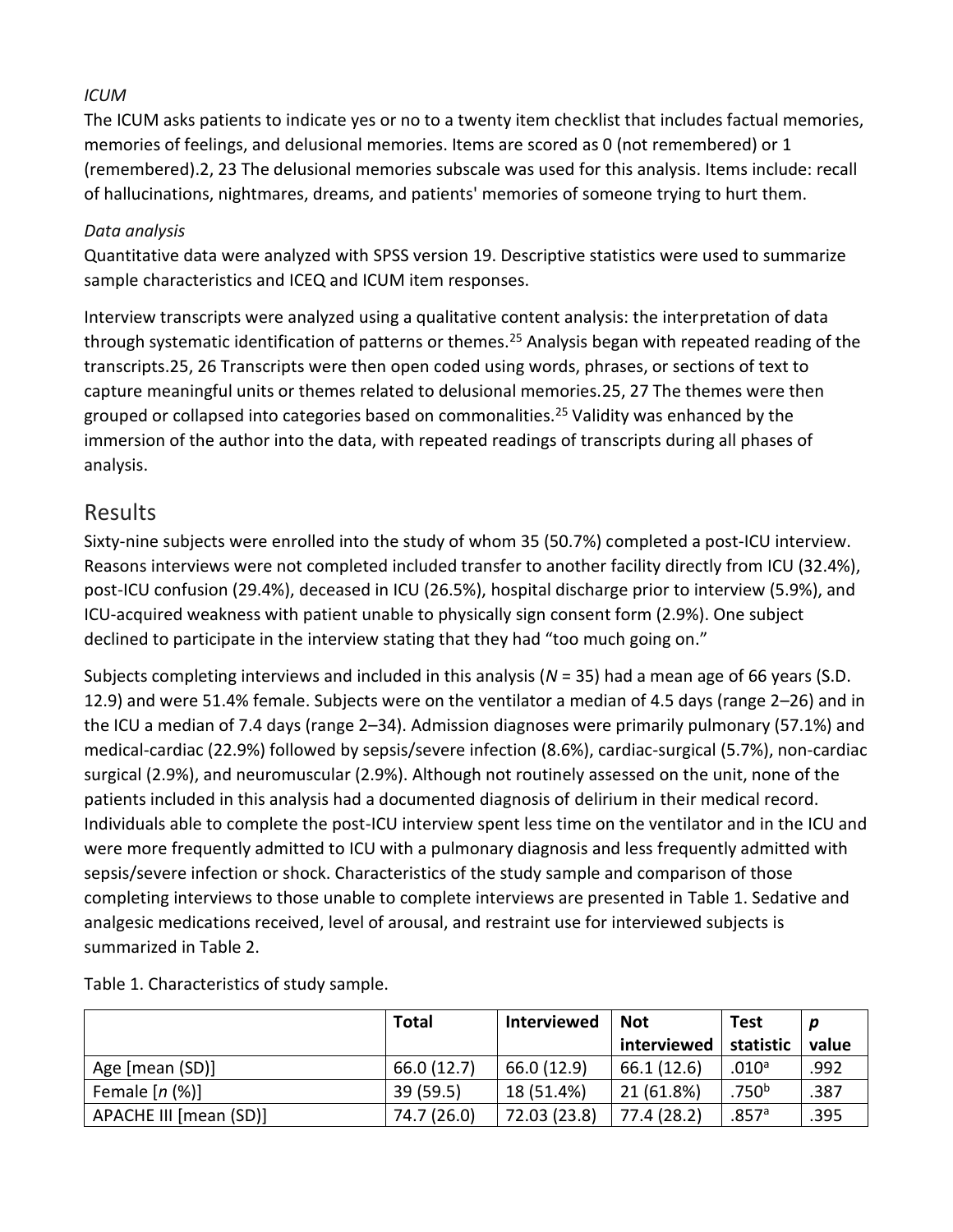| Ventilator days [median (IQR)]   | 6.2(8.1)    | 4.5(6.8)    | 10.2(7.9)  | $-3.18c$          | .001   |
|----------------------------------|-------------|-------------|------------|-------------------|--------|
| ICU days [median (IQR)]          | 11.4 (12.8) | 7.4(9)      | 16.0(12.1) | $-3.553c$         | < .001 |
| Mortality $[n (%)]$              | 9(13.0)     | 0           | 9(26.4%)   | $10.65^{b}$       | .001   |
| Reason for ICU admission [n (%)] |             |             |            | $11.26^{b}$       | .001   |
| Pulmonary                        | 29(42.0)    | 20(57.1)    | 9(26.5)    |                   |        |
| Cardiac-medical                  | 13 (18.8)   | 8(22.9)     | 5(14.7)    |                   |        |
| Cardiac-surgical                 | 4(5.8)      | 2(5.7)      | 2(5.9)     |                   |        |
| Sepsis/infection                 | 10(14.5)    | 3(8.6)      | 7(20.6)    |                   |        |
| Other surgical                   | 4(5.8)      | 2(2.9)      | 3(8.8)     |                   |        |
| Neuro/neuromuscular              | 4(5.8)      | 1(2.9)      | 3(8.8)     |                   |        |
| Shock/hypotension                | 2(2.9)      | 0           | 2(5.9)     |                   |        |
| Other <sup>d</sup>               | 3(4.3)      | $\mathbf 0$ | 3(8.8)     |                   |        |
| Hispanic                         | 0           | 0           | 0          |                   | n/a    |
| Race $[n (%)]$                   |             |             |            | 1.11 <sup>b</sup> | .293   |
| White                            | 65 (94.2)   | 34 (97.1)   | 31 (91.2)  |                   |        |
| African American                 | 4(5.8)      | 1(2.9)      | 3(8.8)     |                   |        |

APACHE: acute physiology and chronic health evaluation (severity of illness measure)<sup>28</sup>; IQR: interquartile range; SD standard deviations.

a *t*-value.

bChi-square.

c *z*-value.

dNose bleed, lower extremity ischemia, renal failure.

Table 2. Intravenous sedative/analgesic medication, level of arousal, and restraint utilization interviewed subjects (*n* = 35).

| Medication (% subjects receiving medication at anytime while on ventilator) |      |
|-----------------------------------------------------------------------------|------|
| Propofol                                                                    | 65.7 |
| Midazolam <sup>a</sup>                                                      | 60.0 |
| Lorazepam <sup>a</sup>                                                      | 62.9 |
| Dexmedetomidine                                                             | 17.1 |
| Fentanyl <sup>a</sup>                                                       | 82.9 |
| Hydromorphone <sup>a</sup>                                                  | 45.7 |
| Morphine <sup>a</sup>                                                       | 11.4 |
| Haldol                                                                      | 14.3 |
| Continuous benzodiazepine                                                   | 37.1 |
| Continuous opioid                                                           | 54.3 |
| Level of arousal <sup>b</sup> (% of recorded MAAS scores)                   |      |
| Unresponsive                                                                | 15.3 |
| Respond to pain                                                             | 16.2 |
| Respond to voice/touch                                                      | 22.8 |
| Calm/cooperative                                                            | 36.3 |
| Agitated                                                                    | 7.6  |
| Dangerously agitated                                                        | 1.7  |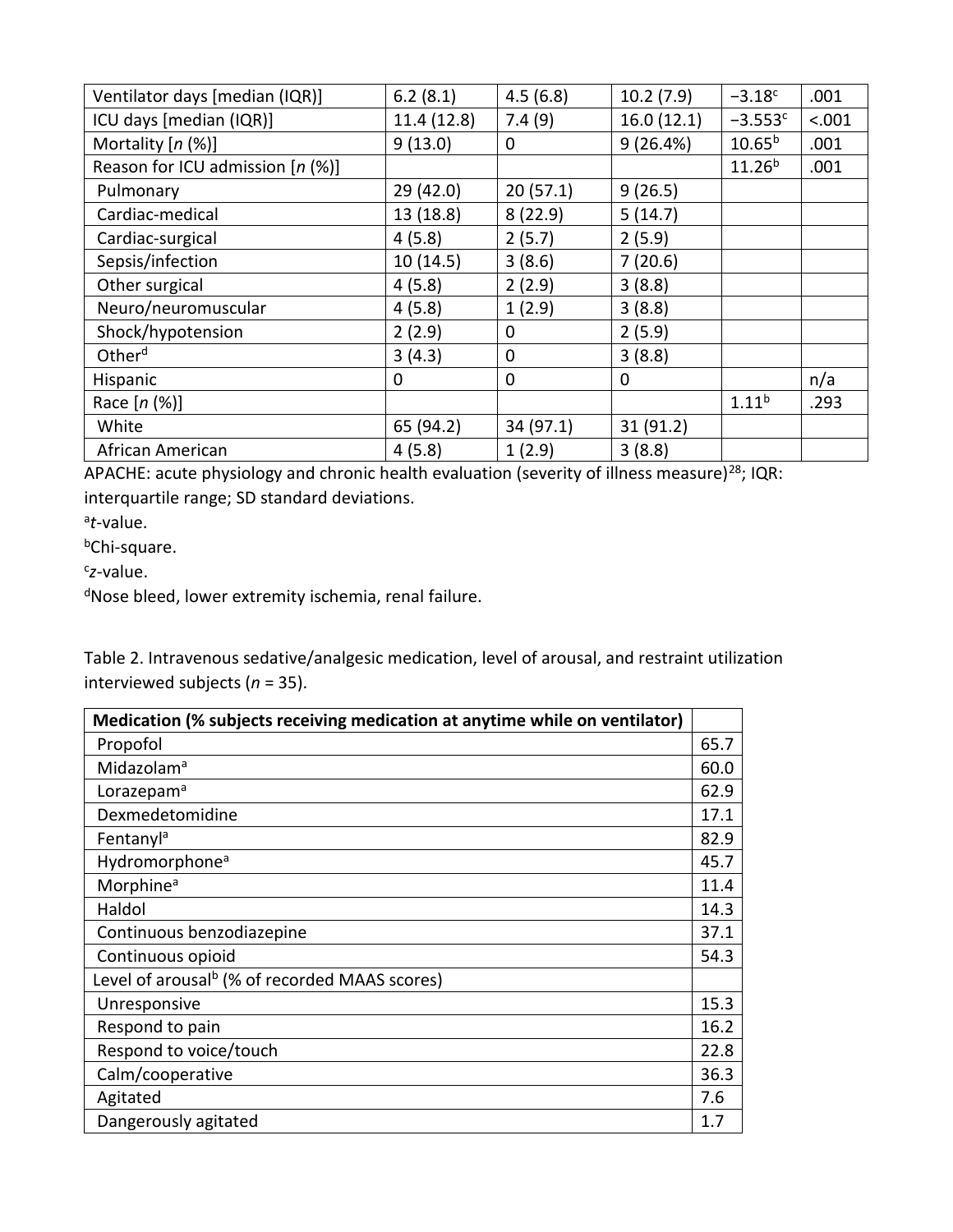| Any restraint (% of subjects) |            |
|-------------------------------|------------|
| Wrist restraint               |            |
| Ankle restraint               | <u>ാ വ</u> |

alncludes bolus and continuous infusion dosing.

**bFrequency of recorded levels of arousal for interviewed subjects based on Motor Activity Assessment** Scale (MAAS) in the medical record.

#### Frequency of delusional memories

Sixty-three percent of patients reported at least one delusional memory on the ICUM tool. The most common delusional memory was hallucinations (42.9% of patients) while 34.3% of patients recalled having dreams, and 31% recalled having nightmares. The least common memory was of someone trying to hurt them (14.3% of patients).

In response to ICEQ items which use broader descriptive terms, 70.3% of patients recalled seeing strange things and 53.5% of patients recalled having bad dreams at least some of the time.

#### Content of delusional memories

The content of delusional memories fell into three main themes: being held prisoner, being strangled or held underwater, and being in a foreign country or other world. Patients also described seeing disturbing or strange things such as walls moving or blood on surfaces in the room.

Patients' memories of being held prisoner remained quite vivid and they were able to describe them in great detail.

"I dreamed I was in a little car, like a roller coaster, and I was being pulled… by this engine. And we were shackled down, with our wrists tied, feet tied. And this went on for several days it seemed to me" (Subject 3, 87 year-old-male admitted with pneumonia on the ventilator for 9 days).

In addition to memories of being locked up or caged, some patients also recalled people guarding or hurting them.

"I was locked up and it was like a big black cage with a black veil over it… and every time I tried to get out, that person would try and stick me with a pitchfork." (Subject 22, 50-year-old female admitted with pneumonia on the ventilator for 10 days).

For many of these patients, the delusions seemed to occur in an unfamiliar place often another country.

"Well, one of them [delusions] was like … I went to South America and I got some kind of jungle fever" (Subject 7, 62 year-old female admitted with pneumonia on the ventilator for 13 days).

Feeling as if they were drowning, being strangled, or held underwater was another common theme of delusional memories.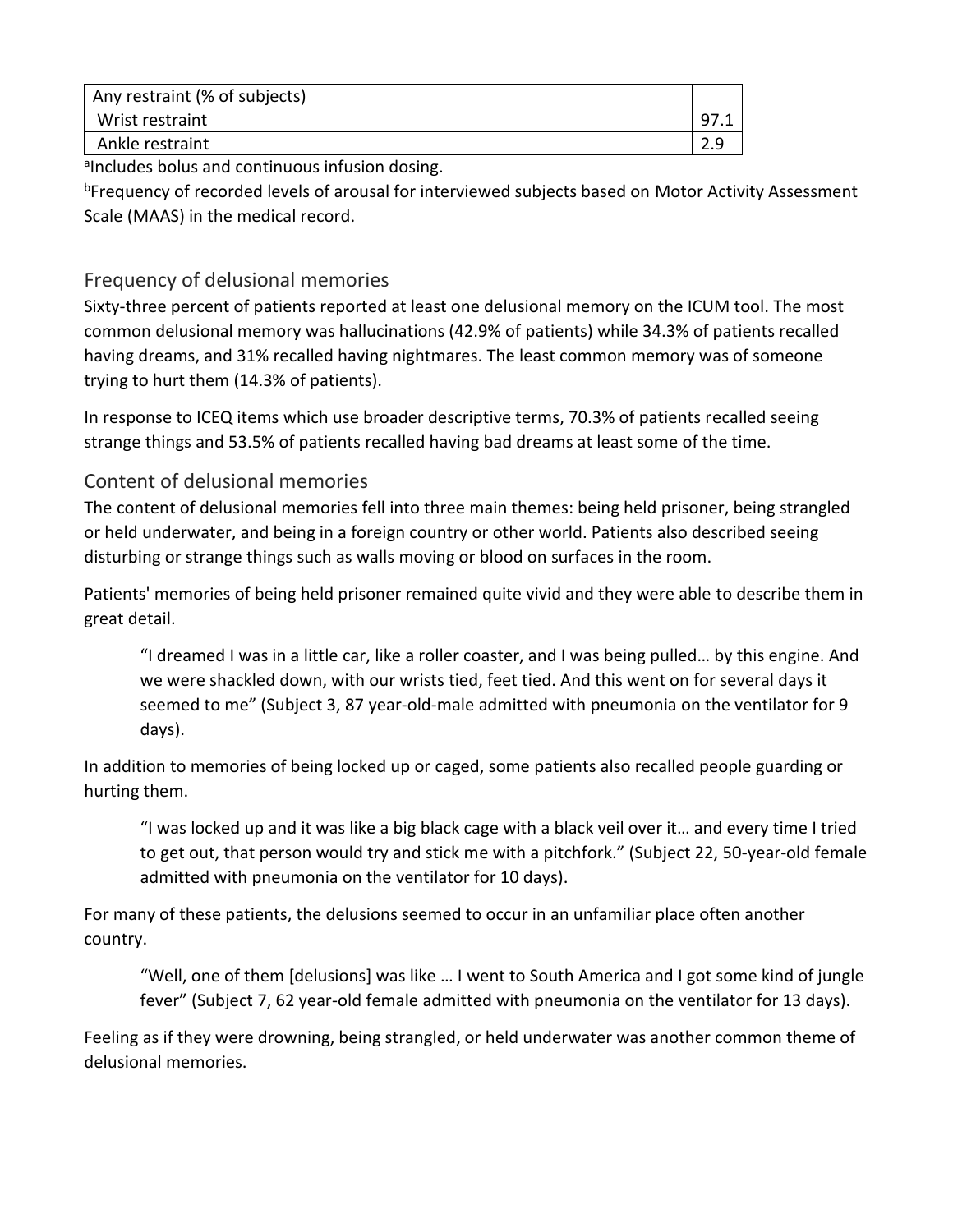"You know, I'd wake up… well like somebody is holding your head underwater or strangulations was a major theme of the scary dreams I had" (Subject 39, 53 year-old-male admitted with pneumonia on the ventilator for 30 days in ICU prior to transfer to a long term ventilator unit).

#### Patients' interpretations of delusional memories

Most patients with delusional memories described them as scary, very real, and very distressing in the moment.

"I know it's a hallucination and part hallucination, part dream, but at the time you're going through it, to me it was very, very real" (Subject 22).

"You know any dream feels real enough at the moment… When I was totally under, you don't have that waking experience then to re-establish where you are" (Subject 39).

Eventually some patients did process the memories and could cognitively if not emotionally recognize them as delusional.

"Now I realize that they were bad dreams. Up until three days ago, all that stuff actually happened to me... Now I realize I was hallucinating" (Subject 3).

Only a few patients stated that even while the delusions were occurring they were not disturbing but 'just there' or 'weird.' A 31-year-old female admitted with asthma exacerbation and pneumonia described feeling as if she was in another world or underwater however these experiences were not distressful to her:

"That's the thing, nothing was scary, it was more just weird, yeah, like something from a different universe… a totally different world" (Subject 18).

Patients exhibited a desire to share their delusional memories and expressed relief in being able to tell the interviewer about these strange memories. One patient (Subject 3) directly addressed the impact for him of being able to share his delusional memories.

Patient: "I like this interview."

Interviewer: "Tell me why."

Patient: "Releasing a lot of poisons from my mind."

### **Discussion**

The description of patients' delusional memories of ICU and interpretations of those memories in the present study supports and expands on previous findings.5, 7, 9, 29 Patients had distressing memories of being held prisoner, being strangled or held underwater, and being in a foreign country or other world. The majority of patients described the delusions as distressing, scary, and very real in the moment. Patients in this study also reported having difficulty processing the experience during their ICU stay, mirroring other patients' experiences of feeling dislocated from the real world with difficulty determining reality from unreality.4, 30 Delusional memories were some of the most vivid descriptions provided by patients during interviews. The vivid detail of delusional memories has also been reported elsewhere<sup>2</sup> and may account for the persistence of delusional memories over time.1, 2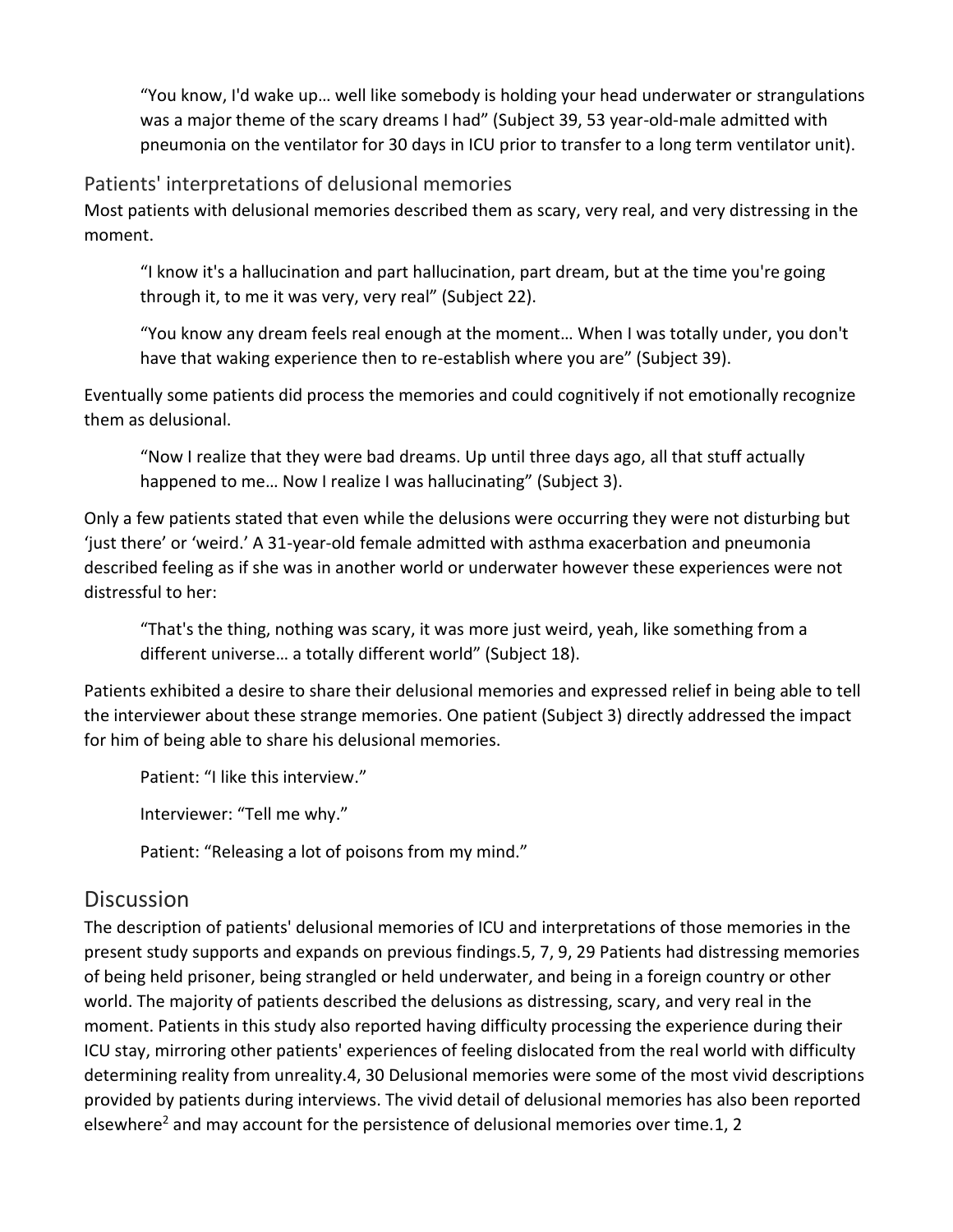Almost two-thirds of patients in the current study had at least one delusional memory, higher than has been reported in many studies1, 3 but comparable to that found by Jones et al (63 versus 76%).<sup>2</sup> More patients in this study recalled seeing strange things (70 versus 51%) while fewer recalled having bad dreams (54 versus 63%) than previously reported.<sup>24</sup> Interestingly while 43% of patients recalled having hallucinations, 70% recalled seeing strange things. One possible explanation for this discrepancy is the difficulty patients had categorizing their memories as hallucinations, dreams, or nightmares. Patients had an easier time responding to the descriptive term 'saw strange things' than in labeling some of their delusional memories as hallucinations. Similarly, 54% of patients recalled having bad dreams while only 31% recalled having nightmares. Nightmares may have been interpreted by patients as an extremely unpleasant dream while the descriptor 'bad dreams' may have been more inclusive. This difficulty with semantics and terms needs to be considered when evaluating patients for the presence of delusional memories.

This study was not designed to evaluate the association of delusional memories to real events in ICU. However, the majority of patients were restrained at some time during mechanical ventilation, certainly a potential link to delusional memories of being shackled or caged. Another common them of being underwater or strangled is potentially associated with patient reports of moderate dyspnea and breathlessness related to mechanical ventilation.5, 31 Investigation of ICU events associated with disturbing delusional memories of ICU would allow development of interventions targeting ICU experiences most likely to trigger these disturbing memories.

The development of delusional memories has been associated with sedative medication administration14, 32 and decreased levels of arousal.<sup>33</sup> Increased utilization and adherence to guidelines that target light patient sedation<sup>34</sup> may help decrease the number of patients with delusional memories post-ICU.

Many patients expressed relief in sharing their delusional memories of ICU which provided them an opportunity to release these negative memories. The benefits of giving patients' the time to share their ICU experiences and delusional memories has also been reported elsewhere with opportunities provided through different forums including patient interviews<sup>4</sup> and support groups.<sup>35</sup> Ringdal and colleagues<sup>15</sup> found that patients who had shared their ICU experiences with others had less depressive symptoms. The use of intensive care diaries can provide a source of information about the patients' time in ICU, helping the patient process delusional memories<sup>36</sup> and decreasing the incidence of PTSD.<sup>37</sup> ICU follow-up care should include the opportunity for patients to talk about and process their delusional memories.<sup>19</sup> The effectiveness of post-ICU interventions to assist patients in processing memories of ICU is an area needing continued study.

There are limitations to this study. This is a secondary analysis; the original study was not designed to evaluate delusional memories of ICU. Therefore, some patients may not have shared descriptions or interpretations of their delusional memories. However, many patients provided detailed descriptions that emphasize the importance of such delusional memories to the patient experience of ICU.

The presence of delirium was not routinely assessed in the ICU where the study was conducted. Given the prevalence of delirium in the ICU population—from 32 to 82%,38, 39, 40 it is very likely that some patients in this study did have delirium but were not identified. The impact of delirium during ICU on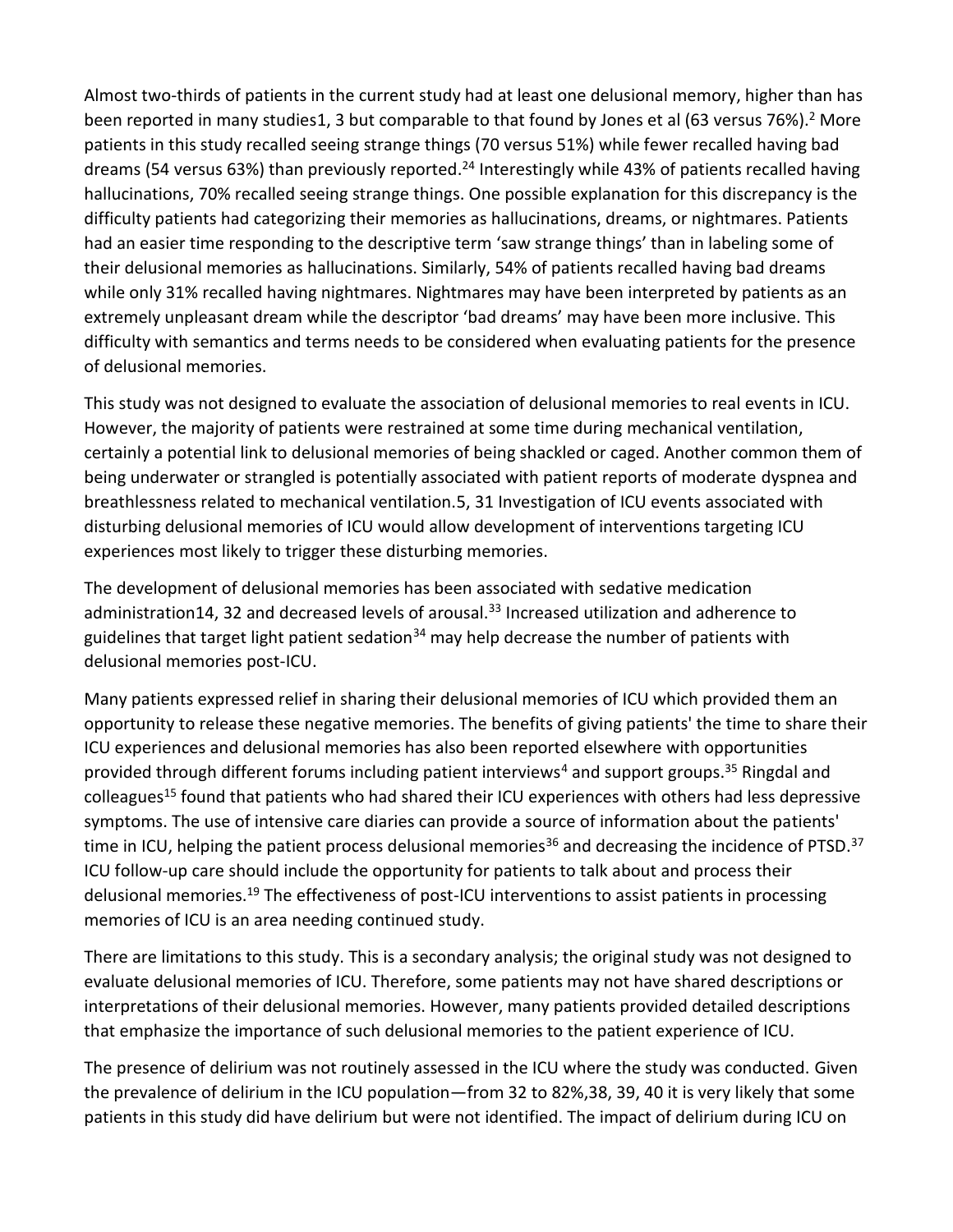patients' development of delusional memories could not be addressed in this study. While patients with ICU delirium are more likely to report scary dreams, $41$  it has not been established that the presence of delusional memories always indicates delirium was present.

Patients often have delusional memories of ICU, memories that they describe as scary and distressing. Given the potential impact of delusional memories on psychological outcomes, post-ICU follow up should address these memories and assist patients to connect to real ICU events and process delusional memories. The opportunity for patients to release the poisons from their mind may improve recovery after critical illness.

# Acknowledgments

The project described was supported by an award (F31NR010809) from the National Institute of Nursing Research and by a grant from the American Association of Critical-Care Nurses. The content is solely the responsibility of the authors and does not necessarily represent the official views of the National Institute of Nursing Research, the National Institutes of Health, or the American Association of Critical-Care Nurses.

# References

- 1 . Capuzzo, V. Valpondi, E. Cingolani, *et al.* **Application of the Italian version of the Intensive Care Unit Memory tool in the clinical setting.** Crit Care, 8 (1) (2004 Feb), pp. R48-R55
- 2 C. Jones, R.D. Griffiths, G. Humphris, P.M. Skirrow. **Memory, delusions, and the development of acute posttraumatic stress disorder-related symptoms after intensive care.** Crit Care Med, 29 (2001), pp. 573-580
- 3 M. Ringdal, L. Johansson, D. Lundberg, I. Bergbom. **Delusional memories from the intensive care unit – experienced by patients with physical trauma.** Intensive Crit Care Nurs, 22 (6) (2006), pp. 346-354
- 4 P. Johnson, W. St John, W. Moyle. **Long-term mechanical ventilation in a critical care unit: existing in an uneveryday world.** J Adv Nurs, 53 (2006), pp. 551-558
- 5 J.M. Magarey, H.H. McCutcheon. **'Fishing with the dead' – recall of memories from the ICU** Intensive Crit Care Nurs, 21 (2005), pp. 344-354
- 6 I. Rundshagen, K. Schnabel, C. Wegner, J. Schulte am Esch. **Incidence of recall, nightmares, and hallucinations during analgosedation in intensive care.** Intensive Care Med, 28 (2002), pp. 38- 43
- 7 K.A. Samuelson. **Unpleasant and pleasant memories of intensive care in adult mechanically ventilated patients–findings from 250 interviews.** Intensive Crit Care Nurs, 27 (2) (2011), pp. 76-84
- 8 J.E. Hupcey, H.E. Zimmerman. **The need to know: experiences of critically ill patients.** Am J Crit Care, 9 (3) (2000), pp. 192-198
- 9 J. Jenny, J. Logan. **Caring and comfort metaphors used by patients in critical care.** Image J Nurs Sch, 28 (1996), pp. 349-352
- 10 A.J. Rotondi, L. Chelluri, C. Sirio, *et al.* **Patients' recollections of stressful experiences while receiving prolonged mechanical ventilation in an intensive care unit.** Crit Care Med, 30 (2002), pp. 746-752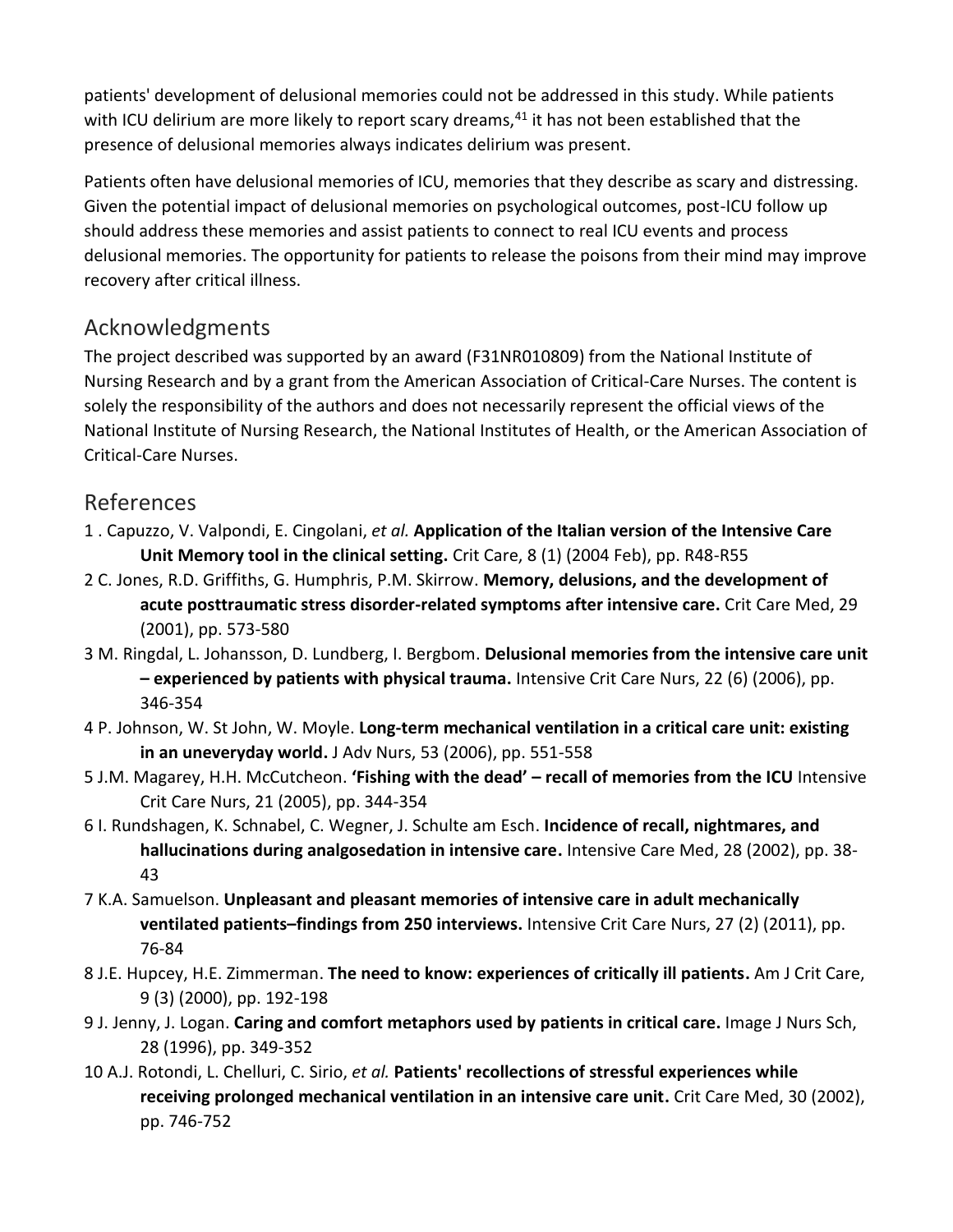- 11 K.A.M. Samuelson, D. Lundberg, B. Fridlund. **Stressful experiences in relation to depth of sedation in mechanically ventilated patients.** Nurs Crit Care, 12 (2) (2007), pp. 93-104
- 12 J.P. van de Leur, C.P. van der Schans, B.G. Loef, B.G. Deelman, J.H. Geertzen, J.H. Zwaveling. **Discomfort and factual recollection in intensive care unit patients.** Crit Care, 8 (2004), pp. R467-R473
- 13 C. Granja, E. Gomes, A. Amaro, *et al.* **Understanding posttraumatic stress disorder-related symptoms after critical care: the early illness amnesia hypothesis.** Crit Care Med, 36 (2008), pp. 2801-2809
- 14 C. Jones, C. Backman, M. Capuzzo, H. Flaatten, C. Rylander, R.D. Griffiths. **Precipitants of posttraumatic stress disorder following intensive care: a hypothesis generating study of diversity in care.** Intensive Care Med, 33 (2007), pp. 978-985
- 15. M. Ringdal, K. Plos, D. Lundberg, L. Johansson, I. Bergbom. **Outcome after injury: memories, health-related quality of life, anxiety, and symptoms of depression after intensive care.**  J Trauma, 66 (4) (2009), pp. 1226-1233
- 16 H. Myhren, O. Ekeberg, K. Toien, S. Karlsson, O. Stokland. **Posttraumatic stress, anxiety and depression symptoms in patients during the first year post intensive care unit discharge.** Crit Care, 14 (1) (2010), p. R14
- 17 G. Schelling, C. Stoll, M. Haller, *et al.* **Health-related quality of life and posttraumatic stress disorder in survivors of the acute respiratory distress syndrome.** Crit Care Med, 26 (1998), pp. 651-659
- 18 M.J. Nouwen, F.A. Klijn, B.T. van den Broek, A.J. Slooter. **Emotional consequences of intensive care unit delirium and delusional memories after intensive care unit admission: a systematic review.** J Crit Care, 27 (2) (2012), pp. 199-211
- 19 P. Skirrow. **Delusional memories of ICU.** R.D. Griffiths, C. Jones (Eds.), Intensive Care Aftercare, Butterworth Heinemann, Oxford, UK (2002), pp. 27-35
- 20 Guttormson JL, Chlan LL. Patients' recall and evaluation of mechanical ventilation: impact of sedation. Council for the Advancement of Nursing Science 2012 State of the Science Congress, Washington, DC.
- 21 J.W. Devlin, B. Boleski, M. Mlynarek, *et al.* **Motor activity assessment scale: a valid and reliable sedation scale for use with mechanically ventilated patients in an adult surgical intensive care unit.** Crit Care Med, 27 (1999), pp. 1271-1275
- 22 J.E. Rattray, M. Johnston, J.A. Wildsmith. **Predictors of emotional outcomes of intensive care.**  Anaesthesia, 60 (2005), pp. 1085-1092
- 23 C. Jones, G. Humphris, R.D. Griffiths. **Preliminary validation of the ICUM tool: a tool for assessing memory of the intensive care experience.** Clin Intensive Care, 11 (2000), pp. 251-255
- 24 J. Rattray, M. Johnston, J.A. Wildsmith. **The intensive care experience: development of the ICE questionnaire.** J Adv Nurs, 47 (1) (2004), pp. 64-73
- 25 H. Hsieh, S.E. Shannon. **Three approaches to qualitative content analysis** Qual Health Res, 15 (2005), pp. 1277-1288
- 26 L. Shields, A. Twycross. **Content analysis.** Paediatr Nurs, 20 (6) (2008), p. 38
- 27 S. Elo, H. Kyngas. **The qualitative content analysis process.** J Adv Nurs, 62 (2008), pp. 107-115
- 28 W.A. Knaus, D.P. Wagner, E.A. Draper, *et al.* **The APACHE III prognostic system. Risk prediction of hospital mortality for critically ill hospitalized adults.** Chest, 100 (1991), pp. 1619-1636